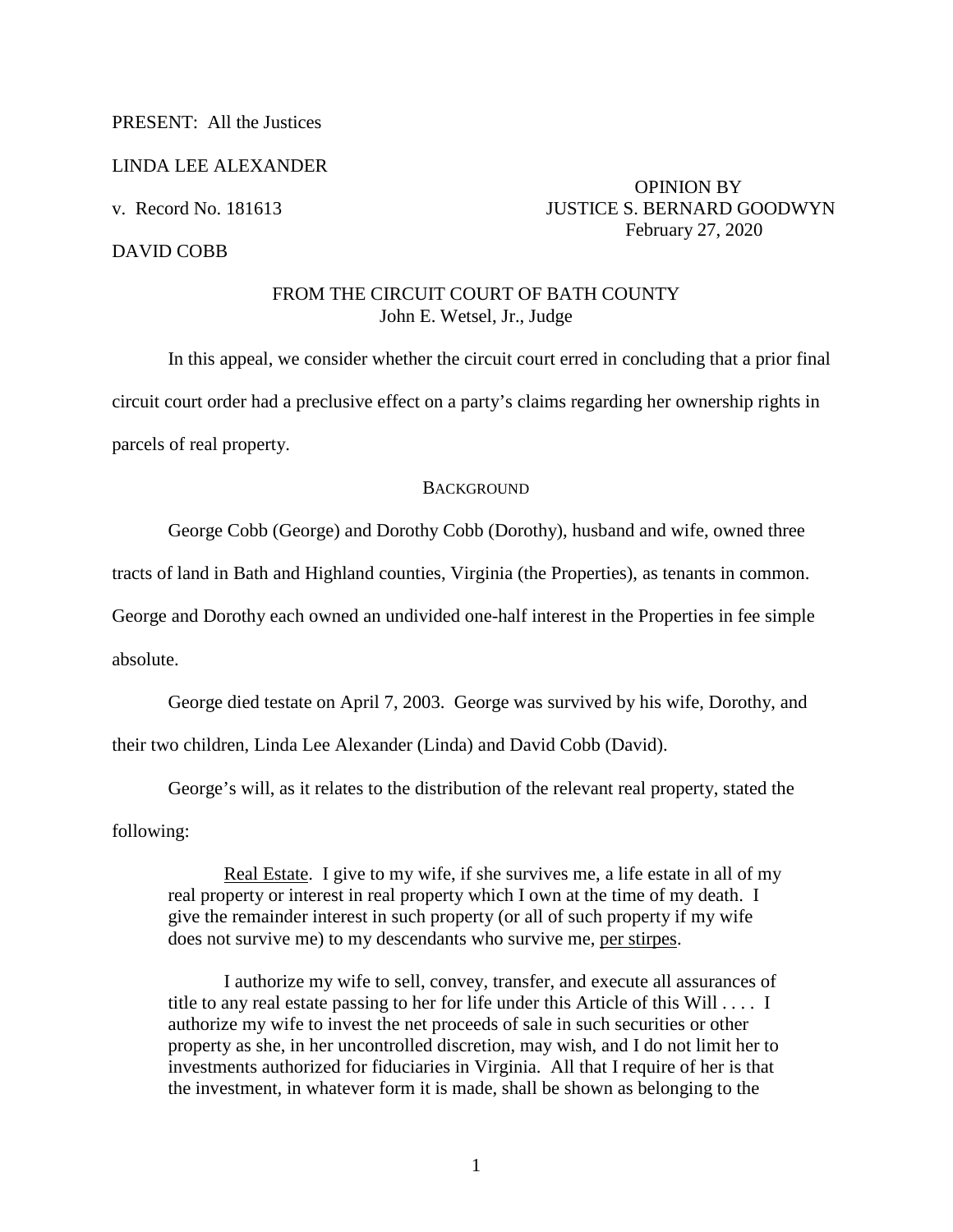life estate here given to her. I further authorize my wife to apply and expend whatever portion of the principal of the proceeds of sale of such real estate as might be necessary and proper for her support, maintenance and health.

Sometime after George's death, Dorothy, due to her age and deteriorating health, began living with Linda. On May 5, 2009, and March 23, 2010, Dorothy executed deeds of gift purporting to convey the Properties to Linda in fee simple.

David subsequently filed a complaint in the Circuit Court of the City of Alexandria against Dorothy and Linda alleging, among other things, a fraudulent conveyance. He requested that the deeds of gift from Dorothy to Linda be declared void, as they concerned the remainder fee simple interest in the life estates that Dorothy acquired through her husband's will. On May 2, 2011, the Alexandria Circuit Court held a bench trial. The Alexandria Circuit Court initially ruled, from the bench, in favor of Dorothy and Linda. However, the court, *sua sponte*, reconsidered and reversed its bench ruling because it concluded that Dorothy had not followed the requirements of George's will concerning the disposition of the life estates Dorothy inherited. On October 27, 2011, the Alexandria Circuit Court entered an order consistent with its new ruling (the 2011 Order), awarding judgment for David on his fraudulent conveyance claim and voiding the purported fee simple conveyances of the Properties from Dorothy to Linda.

On October 18, 2012, Dorothy executed deeds of sale regarding the Properties. The deeds stated that Dorothy conveyed the undivided one-half interest she possessed in the Properties, as well as the "undivided one-half interest held by Dorothy P. Cobb, as a life tenant with a power of sale" to Linda.

On May 8, 2014, Dorothy and Linda filed a complaint against David in the Circuit Court of Bath County.<sup>1</sup> The complaint sought to have the circuit court (1) interpret George's will in a

<sup>&</sup>lt;sup>1</sup> Dorothy and Linda also filed a complaint against David in the Circuit Court of Highland County. The proceedings were consolidated in Bath County Circuit Court.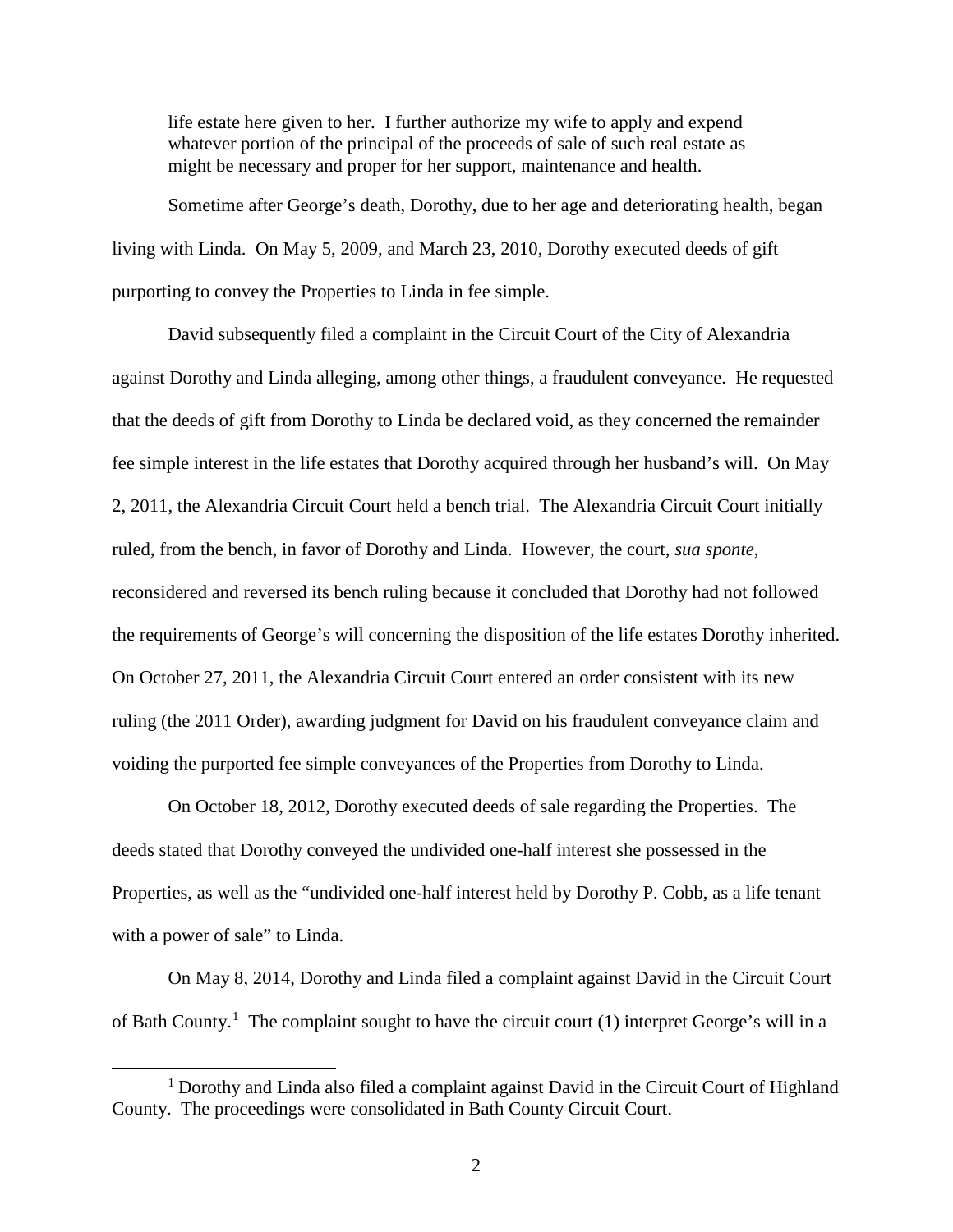way that authorized Dorothy to "dispose of the life estate" she had in the Properties, (2) quiet title to the Properties in Linda, and (3) confirm the 2012 deeds of sale as "good fee simple deeds" which vested complete fee simple ownership of the Properties in Linda.

In response, David filed a special plea in bar, arguing that collateral estoppel barred the relief requested in the complaint because the Alexandria Circuit Court had "already ruled that Dorothy Cobb does not have the authority under the Will to sell anything but her life estate, and the sale of the life estate has further restriction and requirements upon it." He asserted that the 2012 deeds of sale could not and did not convey complete fee simple ownership of the property in which Dorothy only had a life estate interest. $<sup>2</sup>$ </sup>

On July 17, 2015, the Bath County Circuit Court referred the matter to a commissioner in chancery for her to take evidence as well as to make factual and legal determinations. After holding an evidentiary hearing, the Commissioner filed a report with the circuit court on October 7, 2015. The Commissioner found that the 2011 Order held that Dorothy could only convey her life estates and not the remainder interest in the 50% of the Properties that was willed by George. Thus, the Commissioner concluded that the gravamen of the relief requested in Dorothy and Linda's complaint, a determination that the deeds of sale from Dorothy conveyed 100% fee simple ownership of the Properties to Linda, was barred by collateral estoppel.

On December 11, 2015, the Bath County Circuit Court entered a final decree (the 2015 Final Decree) that incorporated the Commissioner's report, sustained David's plea of collateral estoppel, and dismissed, with prejudice, Dorothy and Linda's complaint, which claimed that

 <sup>2</sup>  $2$  The parties do not dispute that Dorothy could and did validly convey her 50% fee simple interest in the Properties to Linda. The dispute concerns fee simple ownership of the 50% interest in the Properties that George held at the time of his death.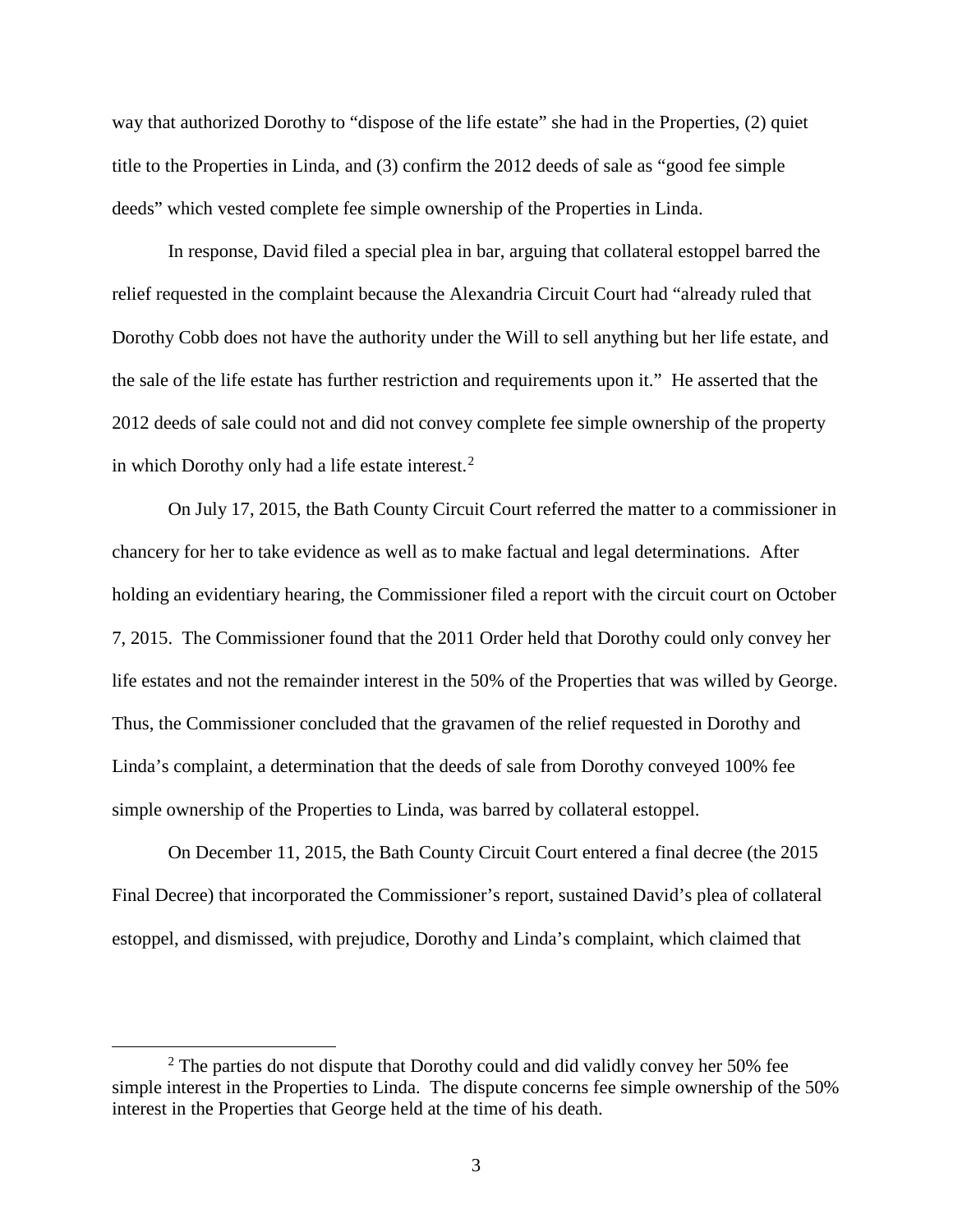Linda had complete fee simple ownership of the Properties because of the 2012 deeds of sale from Dorothy. The 2015 Final Decree was not appealed.

Dorothy died on April 23, 2017.

 On October 2, 2017, David filed a complaint in the Bath County Circuit Court against Linda seeking an accounting of the rents and profits from the Properties, requesting a partition of sale of the Properties, and pleading claims of ejectment and conversion. David asserts that he has a 25% interest in the Properties (half of the fee simple remainder from George's half of the Properties) as a tenant in common with Linda. On November 17, 2017, Linda filed an answer admitting most of the facts, but denying David's characterizations of the 2011 Order and 2015 Final Decree, and denying that David had any interest in the Properties.

 On August 22, 2018, Linda filed an additional responsive pleading that she labelled as a motion for declaratory judgment. It asked the Bath County Circuit Court to quiet title to the Properties in her. In that pleading, she claimed 100% ownership of the Properties based upon the 2012 deeds of sale she received from Dorothy. She argued that the 2011 Order authorized Dorothy to sell the Properties, and contends that the 2011 Order is binding as to the ownership of the Properties under the law of the case doctrine.

On September 11, 2018, the Bath County Circuit Court held a bench trial. The circuit court noted that it was "constrained" by the 2015 Final Decree. It ruled that Linda's claim of complete ownership of the Properties based upon the 2012 deeds of sale she received from Dorothy was precluded by the 2015 Final Decree, which dismissed that claim with prejudice. The circuit court concluded that Linda held a 75% interest and David a 25% interest in fee simple absolute in the Properties. The Bath County Circuit Court entered an order appointing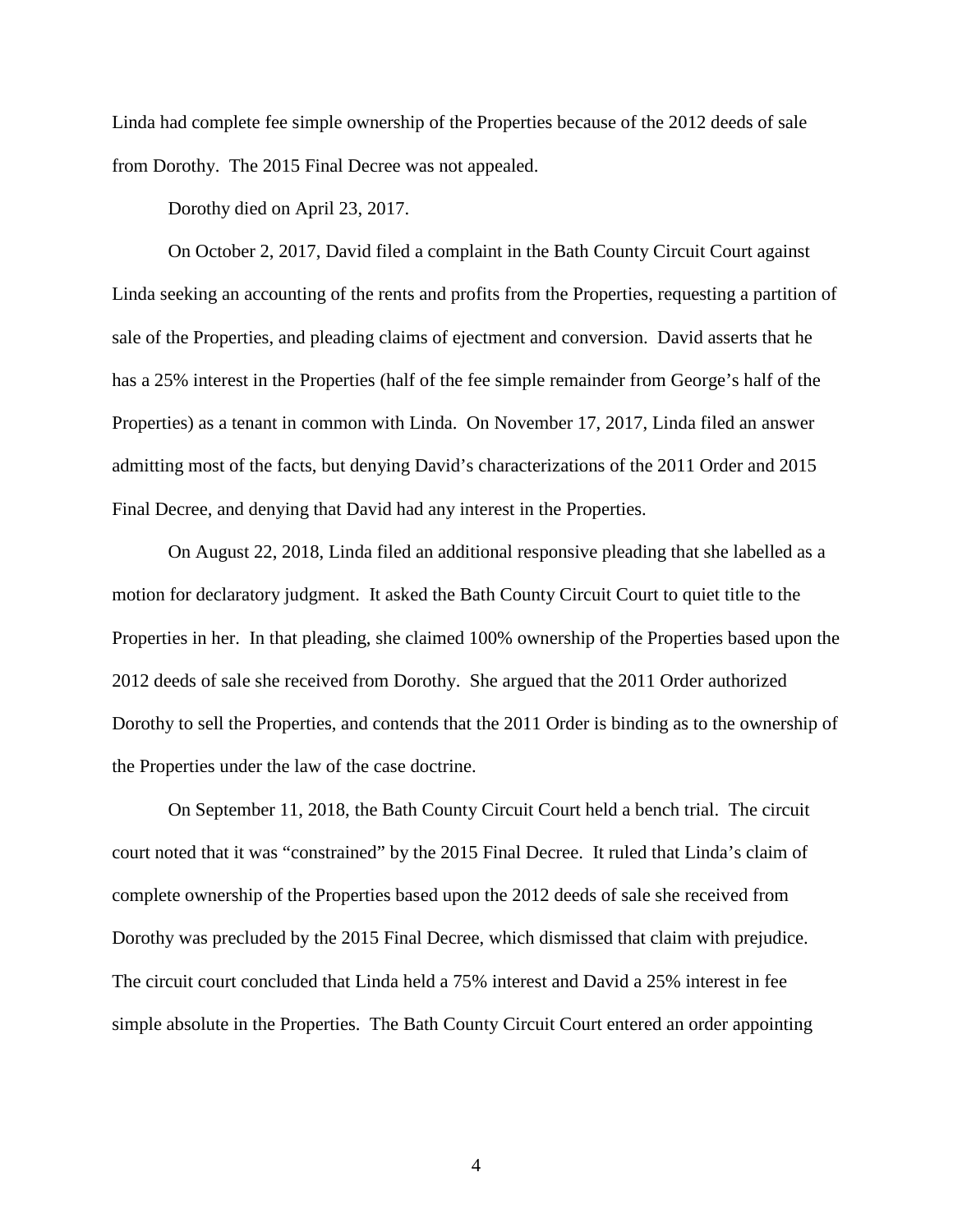special commissioners of sale and ordering the sale of the Properties and partition of the

proceeds in accordance with Linda and David's ownership interests.

Linda appeals. We granted two assignments of error:

- 1. The trial court erred in not granting the Plaintiff/Petitioner's Motion for Declaratory Judgment, instead ruling that the real property that is the subject matter of this case, belonged to the Defendant/Respondent (a 25% interest) and to the Plaintiff/Petitioner (a 75% interest). The Plaintiff/Petitioner claims a full ownership interest in the properties.
- 2. The Petitioner relies upon the ruling of the Alexandria Circuit Court, Lisa Kemler, Judge, in an order entered on October 27, 2011, as determinative of ownership of the properties and the rights of the parties. The trial court erred in not following that ruling, but instead determined that a subsequent order, issued by Judge Humes Franklin and entered on December 15, 2015, in the Bath County Circuit Court, was controlling in determining the ownership of the property.

#### **ANALYSIS**

In the present case, the circuit court rejected Linda's assertion that she has a 100% ownership interest in the Properties, ruling that it was "constrained" by the 2015 Final Decree, which dismissed that claim with prejudice. Thus, we must examine the issue of whether the circuit court correctly concluded that the 2015 Final Decree had a preclusive effect on Linda's declaratory judgment claim in the present action. We conclude that the circuit court did not err.

Linda contends that the Bath County Circuit Court, in 2015, "never considered" her quiet title claim because the 2015 Final Decree sustained David's plea of collateral estoppel. She further argues that the 2015 Final Decree and the Commissioner's report "both address the collateral estoppel defense, but not the validity of the 2012 deeds and title to the property." In other words, she claims that the 2015 Final Decree was not a final judgment on the merits.

David argues that issue preclusion, specifically direct estoppel, is determinative of the case. Issue preclusion "bars successive litigation of an issue of fact or law actually litigated and resolved in a valid court determination essential to the prior judgment, even if the issue recurs in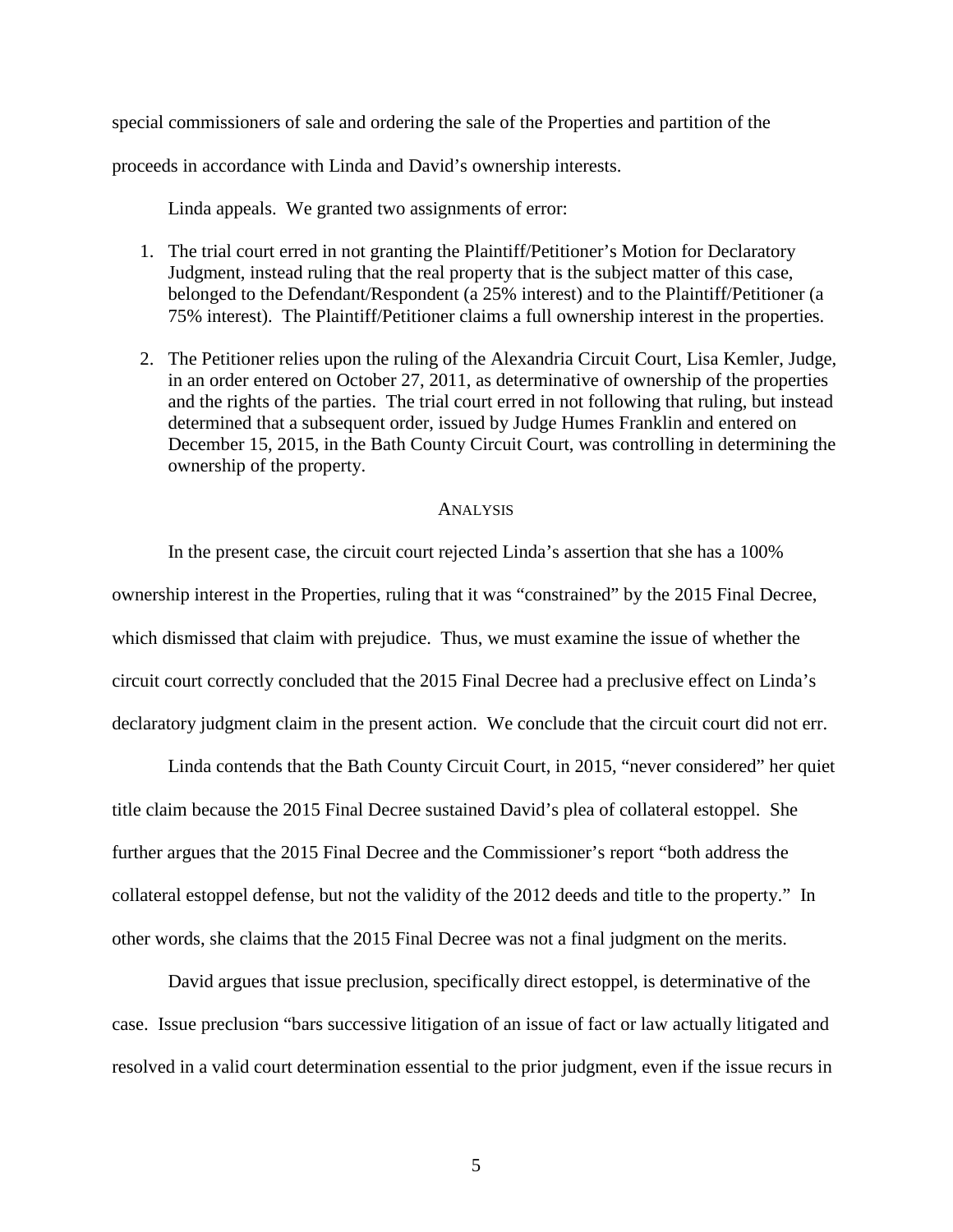the context of a different claim." *Lee v. Spoden*, 290 Va. 235, 246 (2015) (citation and internal quotation marks omitted). Direct estoppel precludes the parties "from relitigating any issue actually litigated and determined by the judgment" in any subsequent action based upon that cause of action. *Id*. at 246 n.7. Direct estoppel applies where a "defendant has won a judgment not on the merits." *Id.*

The Commissioner's report, incorporated into the 2015 Final Decree, interpreted the 2011 Order as definitively deciding "[t]he question of whether or not Dorothy Cobb ha[d] authority to convey fee simple title in the real property" and described the 2011 Order as making "a *specific finding of fact* . . . that Dorothy Cobb ha[d] authority only to sell her life estate and not the remainder interest." (Emphasis added.) This characterization of the 2011 Order is itself a mixed question of fact and law, to which direct estoppel is applicable.<sup>3</sup> Thus, the circuit court did not err in concluding that the 2015 Final Decree had a preclusive effect on Linda's declaratory judgment claim in the present action, even if the 2015 Final Decree was not a judgment on the merits.

 $\overline{a}$ 

<sup>3</sup> *See United States v. Moser*, 266 U.S. 236, 242 (1924) ("The contention of the government seems to be that the doctrine of res judicata does not apply to questions of law; and, in a sense, that is true. It does not apply to unmixed questions of law. Where, for example, a court in deciding a case has enunciated a rule of law, the parties in a subsequent action upon a different demand are not estopped from insisting that the law is otherwise, merely because the parties are the same in both cases. But a *fact*, *question* or *right* distinctly adjudged in the original action cannot be disputed in a subsequent action, even though the determination was reached upon an erroneous view or by an erroneous application of the law . . . . A determination in respect of the status of an individual upon which his right to recover depends is as conclusive as a decision upon any other matter." (citations omitted)); *Bank of the U.S. v. Beverly*, 42 U.S. (1 How.) 134, 148 (1843) (applying collateral estoppel to the construction of a will); *cf. United States v. Stauffer Chem. Co.*, 464 U.S. 165, 169-74 (1984) (suggesting that, in certain instances, collateral estoppel might even be applicable to pure questions of law); Restatement (Second) of Judgments § 27 & cmts. c, j, & Reporter's Note (1982) (same); *id.* § 28(2) & cmt. b & Reporter's Note (same).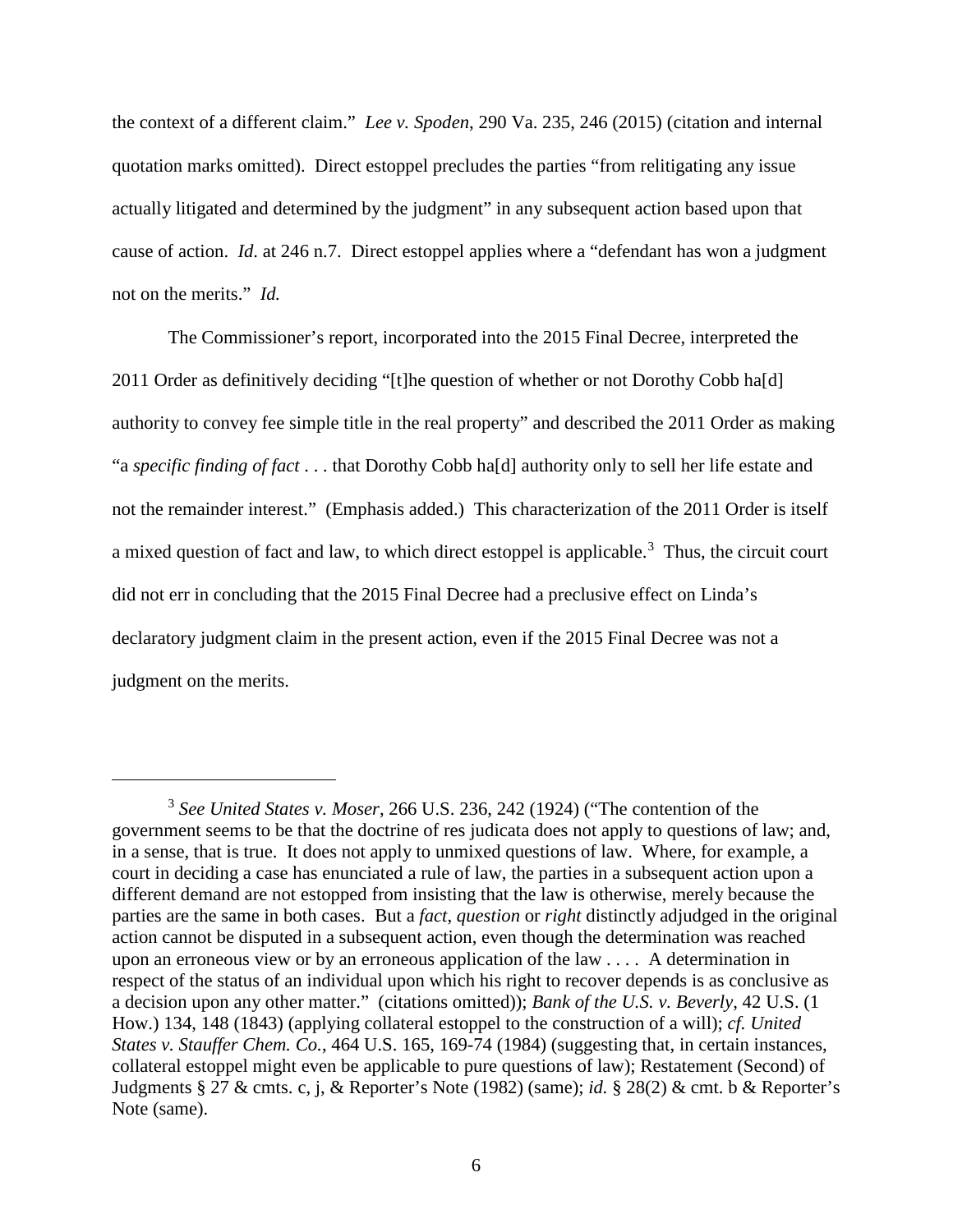David, in his argument, assumes that the 2015 Final Decree was not on the merits, and concedes that claim preclusion does not apply. This is a concession of law, but a party cannot concede the law. *Cofield v. Nuckles*, 239 Va. 186, 194 (1990). Upon consideration of the matter, we conclude that the judgment entered by the 2015 Final Decree was on the merits, and that the judgment of the circuit court in this case may be affirmed based upon the doctrine of claim preclusion.

Claim preclusion bars successive litigation where (1) there has been a final judgment on the merits, (2) the parties or privies are the same, and (3) the later lawsuit arises from the same conduct, transaction, or occurrence as the earlier lawsuit. *Lee*, 290 Va. at 245-48; *see also* Rule 1:6(a). Simply put, "[t]he law should afford one full, fair hearing relating to a particular problem – but not two." *Funny Guy, LLC v. Lecego, LLC*, 293 Va. 135, 143 (2017) (citation and internal quotation marks omitted).

We will apply each element of claim preclusion in turn. The 2015 Final Decree was a final judgment on the merits. An order is a final order if it "disposes of the whole subject, gives all the relief contemplated . . . and leaves nothing to be done in the cause save to superintend ministerially the execution of the order." *Rutter v. Oakwood Living Ctrs. of Va., Inc.*, 282 Va. 4, 13 (2011) (citation and internal quotation marks omitted). "A judgment is on the merits when it amounts to a decision as to the respective rights and liabilities of the parties." *Storm v. Nationwide Mut. Ins. Co.*, 199 Va. 130, 134 (1957) (citation and internal quotation marks omitted). The 2015 Final Decree was a final judgment because it dismissed, with prejudice, Linda and Dorothy's complaint which requested that the court determine that Linda owned the Properties in fee simple based upon the 2012 deeds of sale she received from Dorothy. The 2015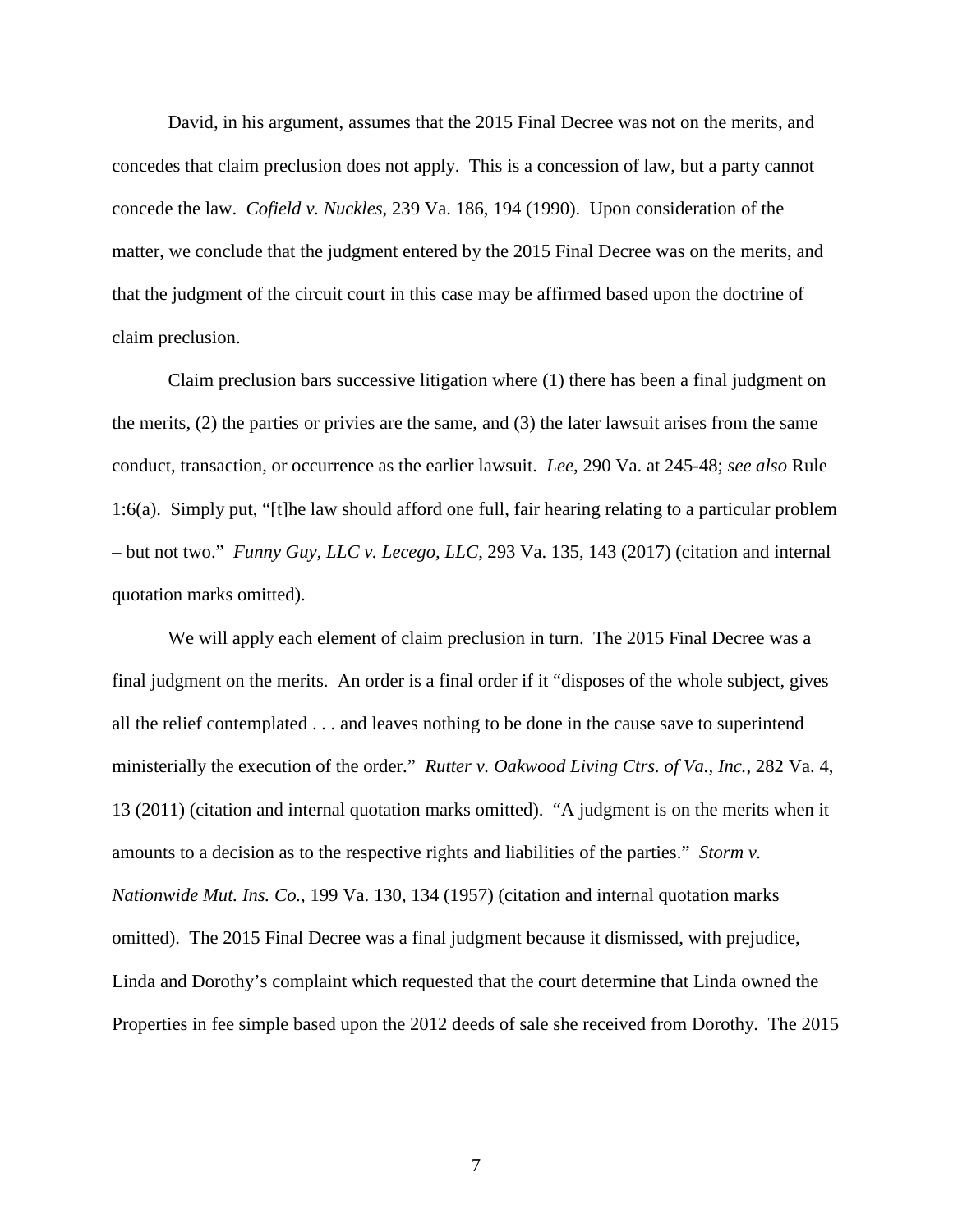Final Decree disposed of the "whole subject" and left nothing for the court to do following its entry.

The 2015 Final Decree was also a judgment "on the merits" because it decided the respective rights of Linda and David. Linda asked the circuit court, in 2015, to quiet title in her and to rule that she had a 100% ownership interest in the Properties; the circuit court ruled that she was not entitled to that relief, and dismissed her claim with prejudice. Linda seemingly misconstrues the significance of David's plea of collateral estoppel. In the dismissal of the prior lawsuit, the granting of the plea did not preclude the circuit court from ruling on the merits of Linda and Dorothy's claims; it only precluded the relitigation of an issue of fact or law that the circuit court concluded to have been actually and necessarily litigated in the Alexandria Circuit Court. *See Lee*, 290 Va. at 245-46.

In ruling on the plea of collateral estoppel, the Bath County Circuit Court concluded that the Alexandria Circuit Court ruled in 2011 that Dorothy could only sell her life estates and not the remainder interests. It determined that Linda and Dorothy were precluded by collateral estoppel from relitigating that issue of fact or law in the Bath County case and granted David's plea of collateral estoppel. The circuit court's ruling on the plea of collateral estoppel resolved an issue of fact or law which the circuit court considered and found to be dispositive in its determination of the parties' rights, given the allegations in the complaint. In other words, the Bath County Circuit Court's 2015 dismissal was based on the factual and legal determination that Linda failed to prove that she had a 100% ownership interest in the Properties. It was a decision on the merits of her claim of a fee simple ownership interest in the Properties based upon the 2012 deeds of sale she received from Dorothy. *But cf. Hughes v. Doe*, 273 Va. 45, 49 (2007) (holding that the granting of a plea in bar based upon a statute of limitations defense is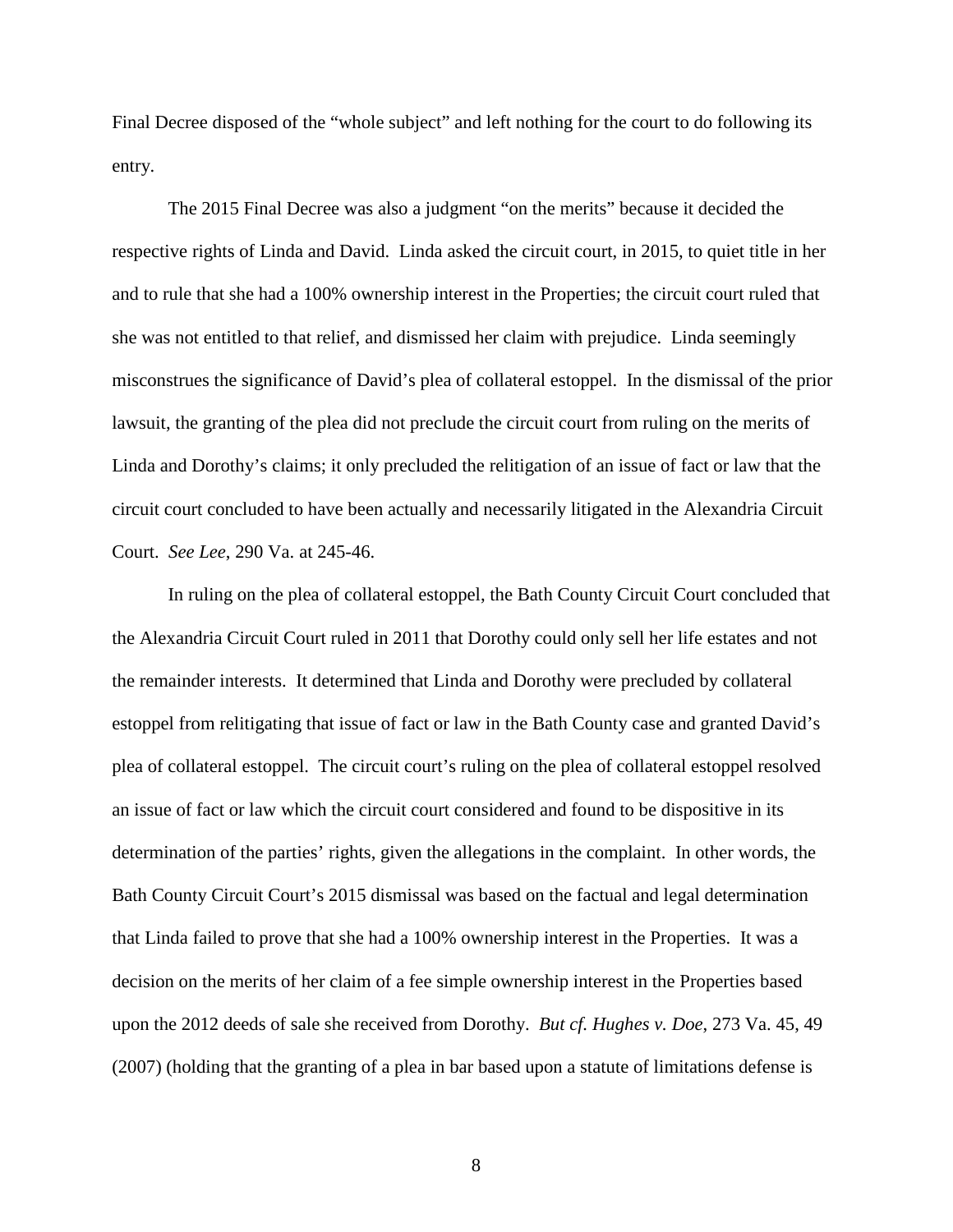not "a holding on the merits" of the plaintiff's negligence allegations and cannot be interpreted as "an affirmative finding of non-negligence" for purposes of res judicata).

Even if the circuit court erred in its interpretation of the 2011 Order, in its conclusion that collateral estoppel barred Linda from relitigating some issues, in its dismissing Linda's claims with prejudice, and in entering the 2015 Final Decree, Linda failed to appeal any of those rulings. Therefore, those rulings became final and their validity cannot be collaterally attacked in this subsequent proceeding.

 Second, the parties are the same. Linda and David were named parties in the proceeding resulting in the 2015 Final Decree and in the present case.

Lastly, the 2015 Final Decree and the present case arise out of the same conduct, transaction, or occurrence. In the 2015 proceeding, Dorothy and Linda sought to quiet title in Linda, asserting that she had a 100% ownership interest in the Properties based on the 2012 deeds of sale from Dorothy as well as George's will. Here, in her motion for declaratory judgment, Linda again seeks to quiet title, asserting she has 100% ownership interest in the Properties based on the 2012 deeds of sale as well as George's will. Linda asked the circuit court, in this action, to consider precisely the same issue and the same conduct, transaction, or occurrence as she asked the Bath County Circuit Court to consider in the case in which it entered the 2015 Final Decree. Therefore, the third element necessary for claim preclusion is also satisfied, and the circuit court did not err in not granting Linda's motion for declaratory judgment.

Linda also argues that she has a 100% ownership interest in the Properties, pursuant to the 2011 Order. Linda asserts that the 2011 Order ruled that Dorothy could sell the Properties,